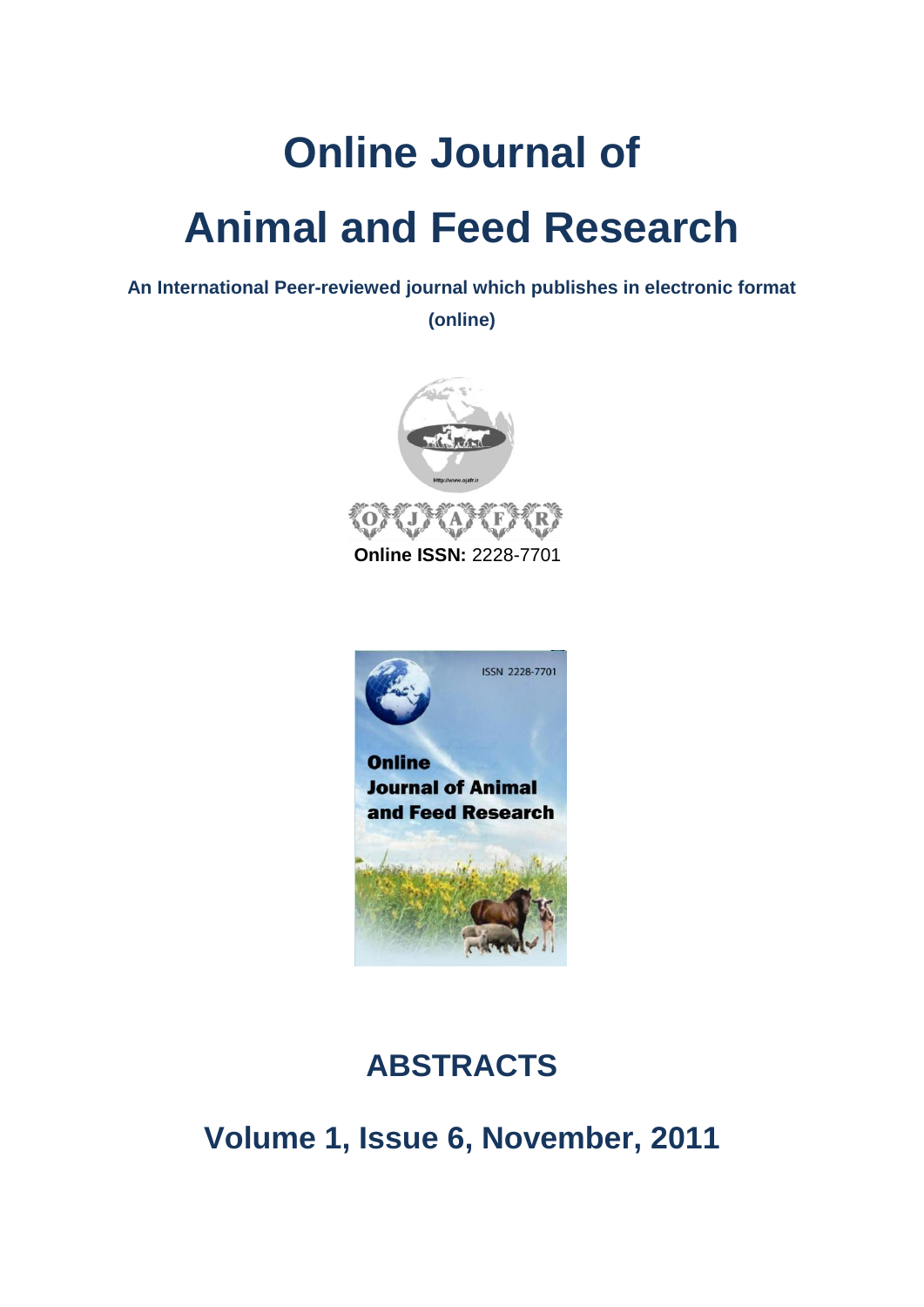### **Table of Contents**

| <b>Research Title/ Field</b>                                                          | <b>Article (Abstract)</b>                                                                                                                                                                                                                                                                                                                                                                                                                                                                                                                                                                                                                                                                                                                                                                                                                                                                                                                                                                                                                                                                                                                                                                                                                                                                                                                                                                                                                                                                                                                                                                                                                                                                                                                                                                                                                                                                                                                                                                                                                                                                   | <b>Download</b> |
|---------------------------------------------------------------------------------------|---------------------------------------------------------------------------------------------------------------------------------------------------------------------------------------------------------------------------------------------------------------------------------------------------------------------------------------------------------------------------------------------------------------------------------------------------------------------------------------------------------------------------------------------------------------------------------------------------------------------------------------------------------------------------------------------------------------------------------------------------------------------------------------------------------------------------------------------------------------------------------------------------------------------------------------------------------------------------------------------------------------------------------------------------------------------------------------------------------------------------------------------------------------------------------------------------------------------------------------------------------------------------------------------------------------------------------------------------------------------------------------------------------------------------------------------------------------------------------------------------------------------------------------------------------------------------------------------------------------------------------------------------------------------------------------------------------------------------------------------------------------------------------------------------------------------------------------------------------------------------------------------------------------------------------------------------------------------------------------------------------------------------------------------------------------------------------------------|-----------------|
|                                                                                       | <b>Original Research, A41</b><br>Bushara, I. and Mahagoub, M.M.M.<br>Online J. Anim. Feed Res., 1(6): 243-248, 2011.                                                                                                                                                                                                                                                                                                                                                                                                                                                                                                                                                                                                                                                                                                                                                                                                                                                                                                                                                                                                                                                                                                                                                                                                                                                                                                                                                                                                                                                                                                                                                                                                                                                                                                                                                                                                                                                                                                                                                                        |                 |
| <b>Productivity of North</b><br>Kordofan cattle                                       | ABSTRACT: The present study focused on the sedentary cattle husbandry production<br>system in North Kordofan (western Sudan). Seven farms (designated as A, B, C, D, E, F,<br>and G) around El-Obeid city were randomly selected. Recently calved cows in each farm<br>were closely monitored through a period of 365 days. The recently calved cows were<br>monitored for post-partum ovarian activity using milk progesterone radioimmunoassay.<br>Days to conception were taken as non-return to oestrus. The results revealed that there<br>was a wide variation in both days to first ovulation and days to conception. The majority of<br>cows showed delayed post-partum activity and days to conception with longest days to<br>resumption of ovarian activity showed by farm G (167.00±59.68days) and lowest days in<br>farm C (61.78±14.99 days). The interval to conception was longest in farm B<br>(226.06±52.63 days) and lowest in farm C (102.67±48.93 days). Cows in all farms showed<br>gradual increase in BW from calving up to 90 days. BCS was found to decrease from<br>calving to 60 days. Dry season showed an adverse effect on fertility compared with the<br>rainy season. Wet season showed significant negative correlation with BWT at calving,<br>milk yield at 30, 60 and 90 days with days to ovulation. It could be concluded that, poor<br>reproductive performance in cows kept under extensive traditional system was due to<br>poor management practices, which ignored high-energy supplementation during late<br>pregnancy and early lactation, especially during the dry season when rangeland pastures<br>deteriorate drastically. Suckling further exacerbated the effect of poor nutrition resulting in<br>extended post-partum anoestrus and low conception rates. Controlled mating and<br>suckling together with good feeding strategies may greatly enhance reproductive<br>performance of cows kept under extensive systems of management.<br>Keywords: Cattle, sedentary system, nutrition, reproductive performance, El Obeid,<br>Sudan |                 |
| <b>Correlation between seed</b>                                                       | <b>Original Research, A42</b>                                                                                                                                                                                                                                                                                                                                                                                                                                                                                                                                                                                                                                                                                                                                                                                                                                                                                                                                                                                                                                                                                                                                                                                                                                                                                                                                                                                                                                                                                                                                                                                                                                                                                                                                                                                                                                                                                                                                                                                                                                                               |                 |
| tests and field emergence                                                             | Aliloo, A.A. and Shokati, B.                                                                                                                                                                                                                                                                                                                                                                                                                                                                                                                                                                                                                                                                                                                                                                                                                                                                                                                                                                                                                                                                                                                                                                                                                                                                                                                                                                                                                                                                                                                                                                                                                                                                                                                                                                                                                                                                                                                                                                                                                                                                |                 |
| of two maize hybrids                                                                  | Online J. Anim. Feed Res., 1(6): 249-254, 2011.<br>ABSTRACT: Early emergence and stand establishment of maize (zea mays L.) are                                                                                                                                                                                                                                                                                                                                                                                                                                                                                                                                                                                                                                                                                                                                                                                                                                                                                                                                                                                                                                                                                                                                                                                                                                                                                                                                                                                                                                                                                                                                                                                                                                                                                                                                                                                                                                                                                                                                                             |                 |
| (SC704 and SC500)                                                                     | considered to be the most important yield-contributing factors. The influence of seed vigor<br>on these factors is vital. Therefore, five laboratory tests and field experiment were<br>conducted on basis of a randomized complete block design (RCBD) with five replications<br>in 2011, to evaluate the correlation among the seed vigor tests and field emergence of<br>two maize hybrids (SC704 and SC500). In laboratory tests, differences between two<br>hybrids for cold test and electrical conductivity test were significant ( $P \le 0.01$ ). The<br>leachates of hybrid SC500 was 35% higher than the leachates of hybrid SC704. However,<br>high germination percentage was obtained by hybrid SC740 in cold test. A Statistically<br>significant difference was found between hybrids in field emergence percentage ( $P \le 0.05$ ).<br>The field emergence of hybrid SC704 and hybrid SC500 was 71% and 37%, respectively.<br>The farm emergence percentage had the significant negative correlation (-0.71) with<br>conductivity test, but positive correlation (0.79) with cold test. No significant correlation<br>between the standard seed germination and the field emergence was detected.<br>Therefore, the standard germination test was not a good indicator for field emergence<br>percentage. However, cold and conductivity tests were the best predictor of field<br>emergence than all the other laboratory tests.<br>Keywords: Field emergence, Seed vigor, Seed viability, Zea mays                                                                                                                                                                                                                                                                                                                                                                                                                                                                                                                                                                      |                 |
| <b>Performance of guinea</b><br>fowl (NUMIDA MELEAGRIS)<br>fed varying protein levels | <b>Original Research, A43</b><br>Seabo, D., Moreki, J.C, Bagwasi, N. and Patrick Nthoiwa, G.<br>Online J. Anim. Feed Res., 1(6): 255-258, 2011.<br>ABSTRACT: This study wasconducted to investigate the effects of different protein levels<br>on growth of guinea fowl keets (Numida meagris) of the same age under intensive system<br>in a typical poultry house from $6th$ week to $12th$ week of age. They were fed commercial<br>broiler starter for two weeks and maintained on same diet of 18% crude protein for 5<br>weeks of age and given water ad libitum. The birds were separated into three pens. One<br>hundred and twenty old guinea fowls were assigned at grower period on 3 dietary protein<br>levels of 14, 16 and 18% crude protein (CP) on same metabolizable energy level of 2800<br>kcal/ kg. The study was conducted in Kgatleng District in Botswana used to test the<br>performance of the female birds. The birds were killed at the owner's farm by cutting the<br>neck through the jugular vein. This was used to determine the carcass parameters. There<br>was significant difference $(P<0.05)$ in feed intake between the three treatments. The<br>internal organs for the treatments were not significantly different.<br>Keywords: Dietary protein, guinea fowl, body weight gain, feeding performance                                                                                                                                                                                                                                                                                                                                                                                                                                                                                                                                                                                                                                                                                                                                                |                 |
|                                                                                       | <b>Original Research, A44</b><br>Musa, A.M., Mohammed, S.A., Abdalla, H.O. and Elamin, K.M.<br>Online J. Anim. Feed Res., 1(6): 259-262, 2011.                                                                                                                                                                                                                                                                                                                                                                                                                                                                                                                                                                                                                                                                                                                                                                                                                                                                                                                                                                                                                                                                                                                                                                                                                                                                                                                                                                                                                                                                                                                                                                                                                                                                                                                                                                                                                                                                                                                                              |                 |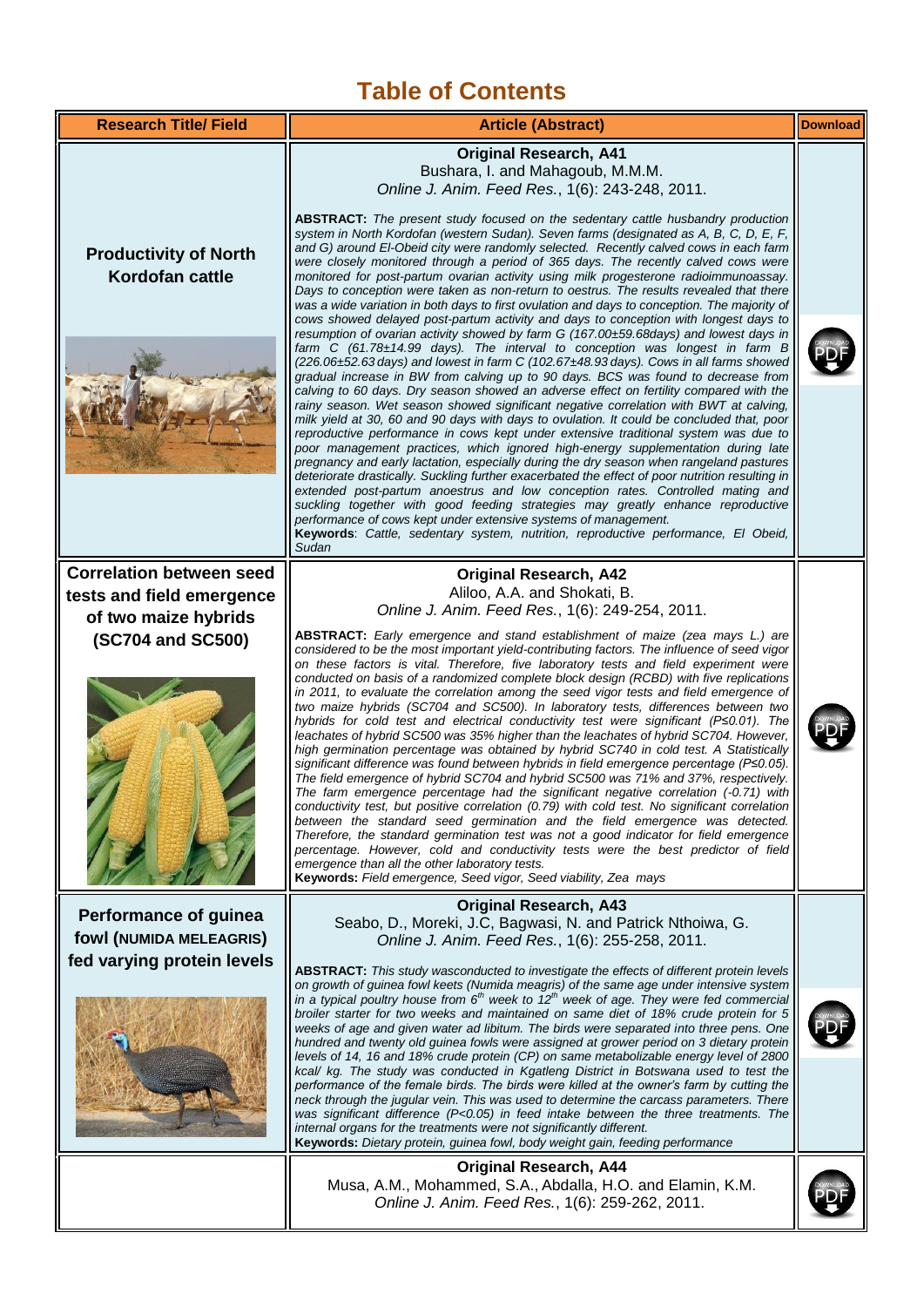| <b>Linear body</b><br>measurements as an<br><b>Indicator of Kenana Cattle</b><br><b>Milk Production</b>                          | ABSTRACT: Data on (239) females from Kenana cattle population reared in the Um-<br>Benein livestock Research Station and villages around in addition to some areas in the<br>Gezira State were used in this study to determine milk production, the relationship<br>between linear body measurements and between the latter and age and milk<br>production. Traits studied were daily milk yield (DMY), days in milk (DM), height at withers<br>(HTW), heart girth circumference (HGC), abdominal circumference (ABC) and body<br>length (BL) with the ultimate goal to securing a valid indicators of dairy potential of<br>Kenana cattle . The overall means of daily milk yield and days in milk for Kenana cattle<br>were 4.3±0.376 (kg) and 249.98±2.96 days, respectively. Peak daily milk yield was<br>5.74±0.33 (kg) reach at the third lactation. The correlation coefficients between daily milk<br>yield and linear body measurements were 0.36, 0.20, 0.54 and 0.28 for heart girth,<br>abdominal girth, body length and height at withers, respectively. Prediction equation was<br>derived to estimate milk yield with (0.52) coefficient of determination $(R2)$ . Means daily<br>milk yield (kg) obtained using the estimated method and developed equation using linear<br>body measurement were 4.721±0.162 and 4.705±0.090, respectively. No significant<br>differences ( $P \le 0.05$ ) in means of daily milk yield obtained using the two methods.<br>Keywords: Linear body measurements, milk yield, Kenana cattle, Sudan.                                                                                                                                                                                                                                                                                                                                                                                                                                                                                                                                                                             |  |
|----------------------------------------------------------------------------------------------------------------------------------|-------------------------------------------------------------------------------------------------------------------------------------------------------------------------------------------------------------------------------------------------------------------------------------------------------------------------------------------------------------------------------------------------------------------------------------------------------------------------------------------------------------------------------------------------------------------------------------------------------------------------------------------------------------------------------------------------------------------------------------------------------------------------------------------------------------------------------------------------------------------------------------------------------------------------------------------------------------------------------------------------------------------------------------------------------------------------------------------------------------------------------------------------------------------------------------------------------------------------------------------------------------------------------------------------------------------------------------------------------------------------------------------------------------------------------------------------------------------------------------------------------------------------------------------------------------------------------------------------------------------------------------------------------------------------------------------------------------------------------------------------------------------------------------------------------------------------------------------------------------------------------------------------------------------------------------------------------------------------------------------------------------------------------------------------------------------------------------------------------------------------------|--|
| Impact of season, sex,<br>age, and agro-ecology on<br>the prevalence of<br>fascioliasis in buffalos of<br>Ladakh                 | <b>Original Research, A45</b><br>Kuchai, J.A., Tak, H., Chishti, M.Z., Rasool, M., Dar, S.A., Ahmad, J.<br>Online J. Anim. Feed Res., 1(6): 263-266, 2011.<br><b>ABSTRACT:</b> Studies on fascioliasis of buffalos were undertaken at slaughter houses,<br>household and livestock farms under different climatic conditions existing in Ladakh<br>region of Jammu and Kashmir State in order to find out the various associated factors and<br>their impact on the prevalence of fascioliasis. The study revealed that the infection rate<br>was 62.05%, 34.37%, and 27.77% respectively in slaughtered, livestock farm and<br>household buffalos with an overall prevalence of 42.59%. Significant variations were<br>observed in the prevalence with respect to various factors of the host as well as the study<br>area; of which the most important one was the climate. Overall highest (48.14%) seasonal<br>prevalence in all types of buffalos was recorded during wet season while as only (37.03%)<br>was recorded during the dry season. It was noticed that a higher (45.83%) infection rate<br>was recorded in younger (> 3 years) buffalos than in adult ones (40.00%). Sex of the host<br>was also found having an impact on the prevalence wherein females were more infected<br>(46.42%) than males (38.46%). It was also observed that the infection rate was high<br>(44.62%) in comparatively low land areas as compared to high altitudes (40.38%).<br>Therefore it was concluded that the prevalence of fascioliasis is very high in buffalos of<br>this region and season and locality of the region as well as sex and age of the host<br>species plays an important role in the prevalence of fascioliasis and it is a hope that this<br>study will provide necessary information regarding fascioliasis in buffalos of Ladakh<br>(where livestock rearing is one of the important sources of livelihood) for their effective<br>management and hence for a better production which will benefit the resource poor<br>people of this region.<br>Keywords: Prevalence, Fascioliasis, buffalos, Ladakh |  |
| Analyzing of quail eggs<br>hatchability, quality,<br>embryonic mortality and<br>malposition in relation to<br>their shell colors | <b>Original Research, A46</b><br>Ayman E.T.<br>Online J. Anim. Feed Res., 1(6): 267-273, 2011.<br><b>ABSTRACT:</b> A total 2400 hatching eggs were obtained from Japanese quails breeders<br>ranged from 100 to 150 days of age used to analyze the effect of shell color on fertility,<br>hatchability, embryonic mortality and malposition as well as internal and external egg<br>quality. Results revealed that shell color had significant effect $(P<0.05)$ on fertility and<br>scientific hatchability while it doesn't affect commercial hatchability percentage. Moreover,<br>there were significant effects (P<0.05) for shell colors on early and late embryonic<br>mortalities but not for mid embryonic mortalities. In addition, egg shell color represented<br>some differences for embryonic malposition. Results also showed that egg shell color had<br>significant effect on egg weight, length, width, volume, haugh unit, shell thickness and egg<br>weight loss. But doesn't affect shape index, yolk index, yolk percentage, albumen<br>percentage, shell weight and shell percentage. We recommended that spotted and white<br>shelled eggs should be excluded from hatching procedures and used for another purpose<br>because they recorded the lowest scientific and commercial hatchability percentages,<br>highest early embryonic mortalities, the lowest egg volume and shell thickness as well as<br>the highest values for egg weight loss during egg storage.<br>Keywords: Quail egg colors, fertility, hatchability, embryonic mortality and malposition,<br>egg quality.                                                                                                                                                                                                                                                                                                                                                                                                                                                                                                                  |  |
|                                                                                                                                  | <b>Original Research, A47</b><br>Yahya, A. Kh., El-Tetraifi, M. and Siddig, F.S.<br>Online J. Anim. Feed Res., 1(6): 274-279. 2011.<br>ABSTRACT: A study to evaluate performance of Friesian crosses with Sudanese                                                                                                                                                                                                                                                                                                                                                                                                                                                                                                                                                                                                                                                                                                                                                                                                                                                                                                                                                                                                                                                                                                                                                                                                                                                                                                                                                                                                                                                                                                                                                                                                                                                                                                                                                                                                                                                                                                            |  |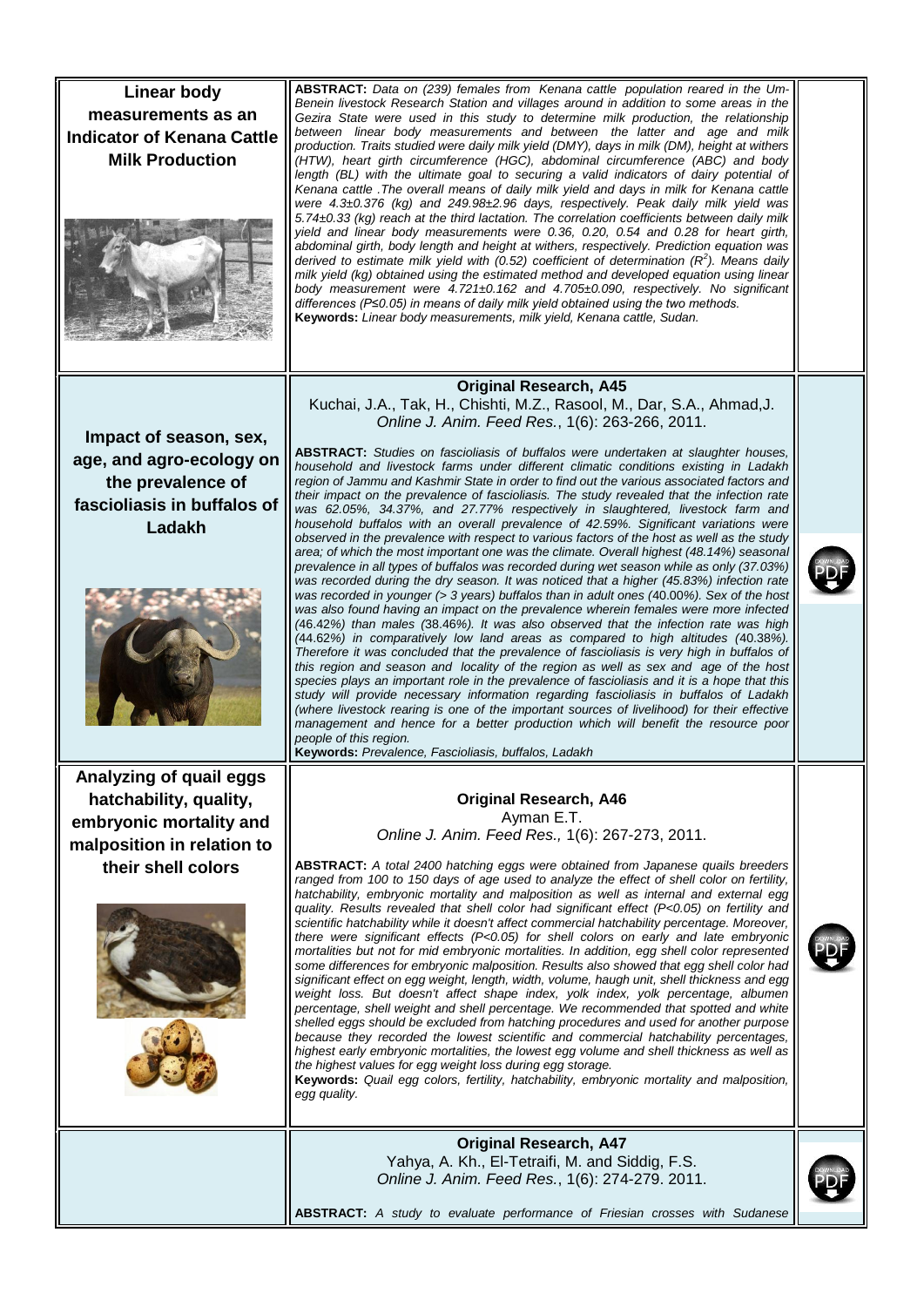| <b>Performance of</b><br>Kenana x Friesian cross-<br>bred cattle in<br>central Sudan                                                                    | (Kenana x Friesian) dairy cattle was carried out in central Sudan conditions in tow herds<br>at tow dairy farms (Kenana company, and ELbshaier dairy farms). A sample of 128<br>records (90+38 from Kenana and Elbashaier dairy farms respectively) were studied for<br>the performance of different blood levels on milk production, days in milk, calving interval,<br>age at lactation and lactation number. Analysis of variance, correlations, regressions and<br>mean separation utilizing "Duncan" were done in version 9(SPSS) computer program.<br>The results showed that the overall mean lactation yield (kg), days in milk and calving<br>interval were: 3603.4±127 kg, 317.3±8 days and 420.3±8 days respectively. Mean<br>lactation milk yield was highest in 75% blood level (4724.1 kg). On the other hand, Mean<br>milk yield for: 25%, 37.5%, 50%, 62.5%, 75%, 87.5%, and 100% were: 2497.7, 3302.0,<br>3508.4, 2657.0, 4724.0, 4362.3, and 3507.5 kg respectively. There were significant<br>$(P \le 0.01)$ differences between means of milk yield, days in milk, and calving interval in the<br>tow farms Kenana and Elbashaier respectively. Blood level, herd, lactations and their<br>interactions had a significant ( $P\leq 0.05$ ) effect on milk production. Also blood level had a<br>significant ( $P < 0.01$ ) effect on days in milk, and the mean days in milk for 25%, 37.5%.<br>50%, 62.5%, 75%, 87.5%, and 100% were: 354.0, 291.0, 307.0, 298.6, 339.9, 302.5, and<br>377.0 days respectively. Milk yield was affected by: herd, lactation and blood level, but<br>there was a positive significant ( $P\leq 0.05$ ) correlation between milk yield and blood level.<br>Mean calving interval for 25%, 37.5%, 50%, 62.5%, 75%, 87.5%, and 100% were: 466.0,<br>454.0, 395.7, 382.9, 445.7, 401.0, and 416.8 (days) respectively.<br>Keyword: Performance, Friesian crosses, Central Sudan. |  |
|---------------------------------------------------------------------------------------------------------------------------------------------------------|----------------------------------------------------------------------------------------------------------------------------------------------------------------------------------------------------------------------------------------------------------------------------------------------------------------------------------------------------------------------------------------------------------------------------------------------------------------------------------------------------------------------------------------------------------------------------------------------------------------------------------------------------------------------------------------------------------------------------------------------------------------------------------------------------------------------------------------------------------------------------------------------------------------------------------------------------------------------------------------------------------------------------------------------------------------------------------------------------------------------------------------------------------------------------------------------------------------------------------------------------------------------------------------------------------------------------------------------------------------------------------------------------------------------------------------------------------------------------------------------------------------------------------------------------------------------------------------------------------------------------------------------------------------------------------------------------------------------------------------------------------------------------------------------------------------------------------------------------------------------------------------------------------------------------------|--|
| Growth and development of                                                                                                                               | <b>Original Research, A48</b>                                                                                                                                                                                                                                                                                                                                                                                                                                                                                                                                                                                                                                                                                                                                                                                                                                                                                                                                                                                                                                                                                                                                                                                                                                                                                                                                                                                                                                                                                                                                                                                                                                                                                                                                                                                                                                                                                                    |  |
| muscles, bones and                                                                                                                                      | Elhashmi, Y.H., Elamin A. and Hassan, H.E.<br>Online J. Anim. Feed Res., 1(6): 280-284, 2011.                                                                                                                                                                                                                                                                                                                                                                                                                                                                                                                                                                                                                                                                                                                                                                                                                                                                                                                                                                                                                                                                                                                                                                                                                                                                                                                                                                                                                                                                                                                                                                                                                                                                                                                                                                                                                                    |  |
| fat of domestic fowl<br>(Gallus gallus)                                                                                                                 | <b>ABSTRACT:</b> This study was conducted to evaluate the growth pattern of muscles, bones<br>and fat of domestic fowl. Eighteen day old chicks were reared for 22 weeks and serial<br>slaughters were done every four weeks for evaluation. Results showed that the feed<br>conversion ratio was 1:4, highest feed intake at 22 weeks of age and highest weight gain<br>at 15 weeks. Carcass yield was 60%. The great mass of muscle was found in the thorax<br>and hind limb, highest bone percentage was found in the pelvis and wing and the flank<br>had high percentage of muscle and connective tissues and all regions had the same<br>percentage of fat. Thorax and hind limb had high growth rate when compared with pelvis,<br>wing, neck and flank.<br>Key words: carcass yield, body regions, serial slaughter                                                                                                                                                                                                                                                                                                                                                                                                                                                                                                                                                                                                                                                                                                                                                                                                                                                                                                                                                                                                                                                                                                      |  |
| <b>Poultry waste</b>                                                                                                                                    | <b>Original Review, A49</b>                                                                                                                                                                                                                                                                                                                                                                                                                                                                                                                                                                                                                                                                                                                                                                                                                                                                                                                                                                                                                                                                                                                                                                                                                                                                                                                                                                                                                                                                                                                                                                                                                                                                                                                                                                                                                                                                                                      |  |
| management in botswana:                                                                                                                                 | Moreki, J.C. and Chiripasi, S.C.<br>Online J. Anim. Feed Res., 1(6): 285-292, 2011.                                                                                                                                                                                                                                                                                                                                                                                                                                                                                                                                                                                                                                                                                                                                                                                                                                                                                                                                                                                                                                                                                                                                                                                                                                                                                                                                                                                                                                                                                                                                                                                                                                                                                                                                                                                                                                              |  |
| a review                                                                                                                                                | <b>ABSTRACT:</b> A literature review was conducted to identify methods that are used to                                                                                                                                                                                                                                                                                                                                                                                                                                                                                                                                                                                                                                                                                                                                                                                                                                                                                                                                                                                                                                                                                                                                                                                                                                                                                                                                                                                                                                                                                                                                                                                                                                                                                                                                                                                                                                          |  |
|                                                                                                                                                         | dispose of poultry waste in Botswana. It appears that the predominant methods of poultry<br>waste disposal in Botswana are direct disposal at the landfills, application as a fertilizer in<br>gardens or farms, burning and compositing. The use of poultry manure and/or litter to<br>raise fertility status of the soil appears to be appropriate given that soils in Botswana are<br>generally poor in plant nutrients, especially phosphorus. Given the high feed costs in<br>Botswana it is suggested that the use of poultry manure and/or litter as livestock feed<br>should be considered in areas where foot and mouth disease (FMD) is endemic such as<br>Chobe and North West Districts, as meat from these districts does not enter the European<br>Union market.<br><b>Keywords:</b> Beef, calcium, litter, manure, phosphorus, pollution, potassium                                                                                                                                                                                                                                                                                                                                                                                                                                                                                                                                                                                                                                                                                                                                                                                                                                                                                                                                                                                                                                                               |  |
| The effect of free or restricted                                                                                                                        | <b>Original Research, A50</b>                                                                                                                                                                                                                                                                                                                                                                                                                                                                                                                                                                                                                                                                                                                                                                                                                                                                                                                                                                                                                                                                                                                                                                                                                                                                                                                                                                                                                                                                                                                                                                                                                                                                                                                                                                                                                                                                                                    |  |
| access to artificial shade on<br>respiration rate,                                                                                                      | Rovira, P. and Velazco, J.<br>Online J. Anim. Feed Res., 1(6): 293-298, 2011.                                                                                                                                                                                                                                                                                                                                                                                                                                                                                                                                                                                                                                                                                                                                                                                                                                                                                                                                                                                                                                                                                                                                                                                                                                                                                                                                                                                                                                                                                                                                                                                                                                                                                                                                                                                                                                                    |  |
| behaviour and performance<br>of grazing steers<br><b>Selected by OJAFR editors</b><br>as Hot Paper<br>in terms of careful work, write<br>and submission | <b>ABSTRACT:</b> The effect of access to artificial shade on respiration rate, performance and<br>behaviour of grazing steers was determined during summer. Forty-two yearling steers<br>were randomly assigned to 3 treatments without replication: 1) no shade, 2) free access<br>to shade, and 3) restricted access to shade. Animals with restricted shade were daily<br>removed from the grazing paddocks and enclosured in a resting area with shade and<br>water between 10.00 and 16.00 h while animals of group 2 had both shade and water<br>available ad-libitum in the grazing area. The respiration rate of control steers (69<br>breaths/min) was significantly higher than that of shade steers without differences<br>between free and restricted access to shade (58 and 56 breaths/min, respectively). Total<br>grazing time during daylight hours was not affected by shade availability (515 min).<br>Between shaded treatments, animals with restricted access to shade spent significantly<br>(P< 0.05) more time grazing during the morning than animals with free access to shade to<br>compensate the lack of grazing between 10.00 and 16.00 h (241 and 168 min,<br>respectively). The amount of time steers with free access to shade spent in the shade<br>structure was strongly related to air temperature $(R2=0.85)$ . When air temperature<br>averaged 23.1°C between 06.00 and 20.30 h steers spent on average 50 min in shade;<br>while when temperature averaged 29.6°C steers spent 422 min in shade. No significant<br>difference was found in overall average daily gain among treatments (538 g/a/day). The<br>provision of shade either ad-libitum or restricted reduced respiration rate of steers without<br>affecting diurnal grazing time and animal performance.<br>Keywords: Cattle, behaviour, respiration rate, shade                                                           |  |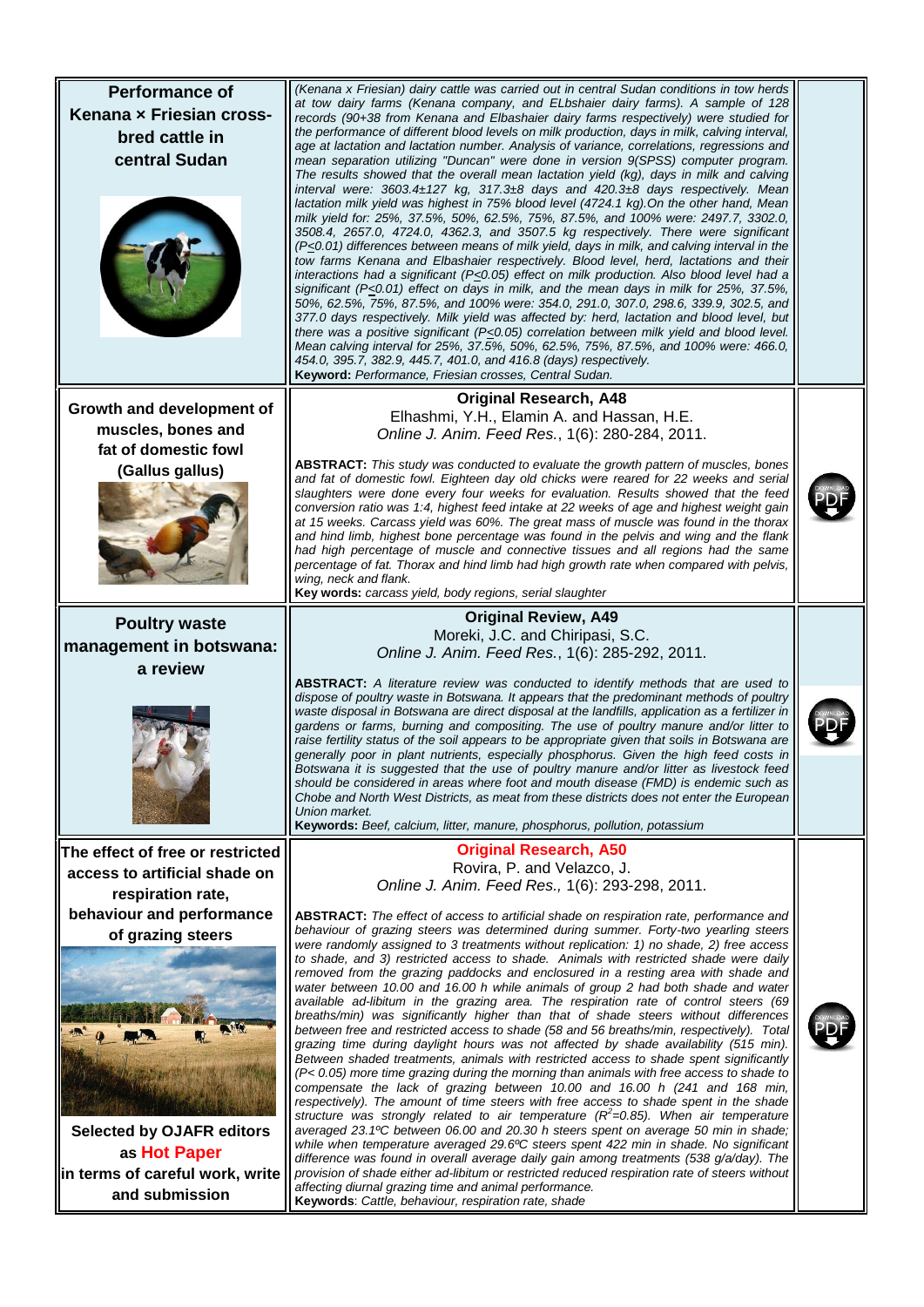**Morphological characteristics of Farta sheep in Amahara region, Ethiopia**



**Nutritional effectiveness of water hyacinth leaves combined with wheat bran and cotton seed cake on the performance of Nile tilapia (***Oreochromis Niloticus***)**



**Adaptability and productivity of Washera rams and its crosses with Farta sheep in south Gonder zone of Amhara region, Ethiopia**



#### **Original Research, A51** Bimerow, T., Yitayew A., Taye, M. and Mekuriaw, S. *Online J. Anim. Feed Res.,* 1(6): 299-305, 2011.

**ABSTRACT:** *A study to describe the physical body characteristics of Farta sheep was undertaken in south Gonder zone of the Amhara Regional State, Ethiopia. Three districts (Estie, Farta and Lai-Gaint) were selected purposively based on sheep population and accessibility. Both qualitative and quantitative measurement data was collected on 1050 (878 Female and 172 male) sheep. Three coat patterns - plain (54.9%), spotted (29.5%)*  and patchy (15.6%) were observed. Farta sheep have many colour types to which white *coat colour was relatively frequent (35.3%; 40.4% for males and 34.3% for females) in both males and females and black was the next dominant coat colour only for males. Almost all sheep had coarse fleece (96.6%) and horizontal ear form (99.7%). Farta sheep is short fat tailed. 67% of males and 10% of females were horned. The overall mean body weight, wither height, heart girth, body length and pelvic width obtained were 25.8±0.26 kg, 63.6±0.31 cm, 70.4±0.38 cm, 55.4±0.30 cm and 12.7±0.11 cm, respectively. Fixed effects age and sex had affected all the traits considered. Male and older age sheep were consistently larger (P<0.01) for all the traits over female and younger sheep respectively. Generally, it is possible to conclude that Farta sheep is relatively of smaller body size as compared to other breeds of the country. Efforts to improve the performances of Farta sheep should consider the harsh environmental condition to which the breed is maintained.*

**Keywords:** *Body weight, Farta sheep, linear body measurements, phenotypic characterization*

#### **Original Research, A52**

Adam Sulieman, H.M. and Ferensio Lado, E. *Online J. Anim. Feed Res.,* 1(6): 306-309, 2011.

**ABSTRACT:** *The aim of this study to evaluate the different levels of water hyacinth plant*  leaves in the diet of Nile Tilapia and their effect on growth performance so as to eliminate *the water hyacinth plant from the Nile and provide a cheap food for fish. In this experiment the dried water hyacinth leaves (Eicchornia crassipse), wheat bran and cotton seed cake were used in different ratio to formulate two experimental diets (A and B). Diet (A) contains 70% wheat bran, 20% cotton seed cake and 10% water hyacinth leaves, while diet (B) contains 65%, 20% cottons seed cake and 15% water hyacinth leaves. These diets were fed to studied fish with 5% per their body weight for 105 days. The results of this study revealed that the diet (A) has higher growth performance on studied fish than those fed on diet (B). The results of food conversion ratio (FCR, 4.04) in diet (A) and food conversion ratio (FCR, 5.73) in diet (B), and the increment of growth rate in fish fed with*  diet (A) more efficient on the growth performance of studied fish than diet (B) except in *the case of protein efficiency rate (PER) it's found to be more in diet (A) than diet (B). It*  was concluded that the diet (A) had better growth performance than diet (B) on the *feeding regime of Nile tilapia (Oreochromis niloticus).*

**Keyword:** *Nutritional effectiveness, water hyacinth leaves, wheat bran cotton seed cake, Nile tilapia* 

#### **Original Research, A53** Taye, M., Yitayew, A., Mekuriaw, S. and Bitew, A. *Online J. Anim. Feed Res.,* 1(6): 400-406, 2011.

**ABSTRACT:** *A rapid survey was conducted in south Gonder zone districts to collect information on the adaptability and productivity of distributed Washera rams and its crosses under smallholder farmer's management systems in the study areas. Pre-survey information was collected from zone agricultural office professionals and checklist was used to collect information from zone and district professionals, development agents and*  smallholder farmers. In addition, physical observation and body measurements were taken on rams and their progenies. Since the distribution has started in 2005, 1965 *Washera rams were distributed in to nine districts by different organizations like Food for Hunger International, World Vision, Research and District Agricultural and Rural development office (WoARD) safety net program. According to the professionals and farmers judgments, Washera sheep has many economically important traits of which better growth rate, attractive coat color and big fat tail are the most important ones.*  Farmers recalled some adaptation problems as susceptibility to food shortage and *disease, especially at their early age of arrival. The observed physical measurements*  depicted that these sheep are performing well. The body weight and other linear *measurements obtained for rams were better than the values for the same breed of sheep at Adet and Quarit. Among the interviewed farmers (70%) preferred to rear Washera and its crosses while 8.7% of them preferred their locals (Farta). In general, most of the* farmers (73.9%) have positive comment and suggestion on the distribution of Washera rams through which the performance of the locals could be improved. For future *distribution, districts should consider when and where to buy and distribute the rams. In*  addition, for efficient use of the rams, the distribution should consider communal use of *the rams in a common grazing land and it is better to distribute on recommended areas. Finally, in the context of animal genetic resource utilization and conservation, a strategy that would help to improve and conserve the Washera sheep at its belt should be designed.*

**Keywords:** *Adaptation, fat tailed sheep, growth performance, performance assessment*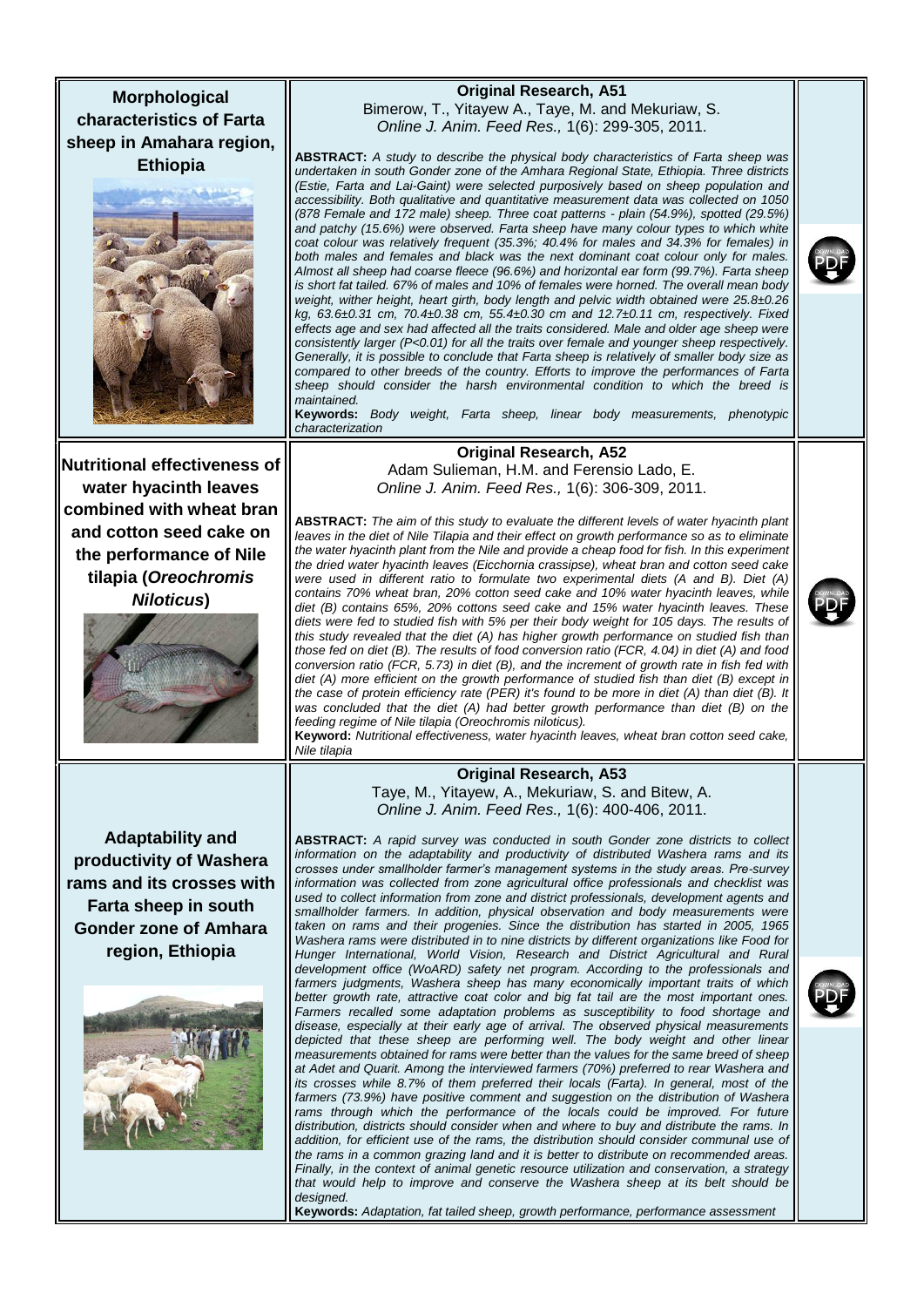